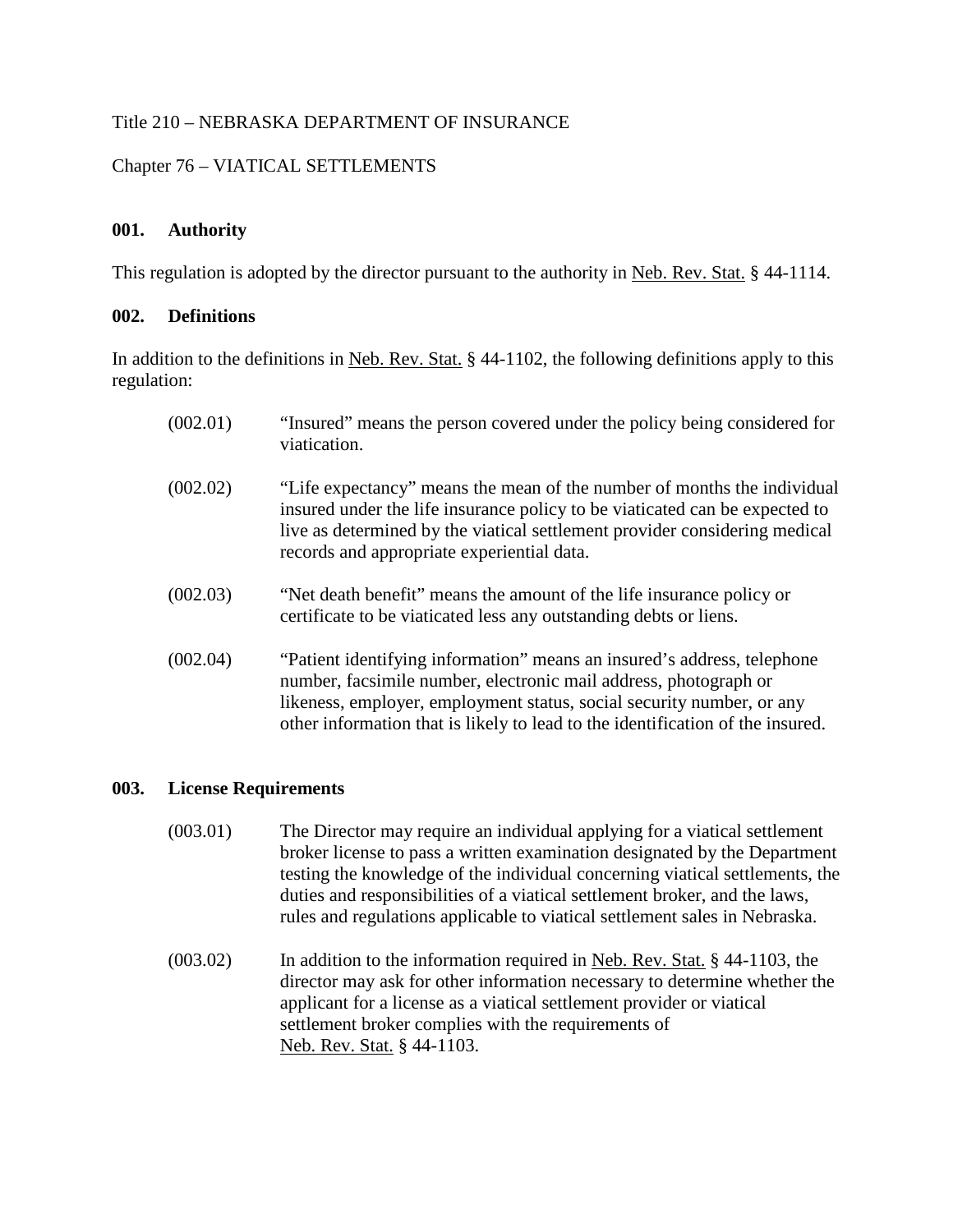- (003.03) The application for a viatical settlement broker shall be accompanied by a fee of \$40.00. The broker license may be renewed by payment of \$40.00 and a current copy of a letter of good standing obtained from the filing officer of the applicant's state of domicile. The application for a viatical settlement provider shall be accompanied by a fee of \$1,000. The provider license may be renewed annually by payment of \$100 and a current copy of a letter of good standing from the state of domicile. If a viatical settlement provider or viatical settlement broker fails to pay the renewal fee within the time prescribed, or a viatical settlement provider fails to submit the reports required in Section 006 of this regulation, such nonpayment or failure to submit the required reports shall result in expiration of the license. If a viatical settlement provider has, at the time of renewal, viatical settlements where the insured has not died, it shall do one of the following:
	- (003.03A) Renew or maintain its current license status until the earlier of the following events:
		- (003.03A(1)) The date the viatical settlement provider properly assigns, sells or otherwise transfers the viatical settlements where the insured has not died; or
		- (003.03A(2)) The date that the last insured covered by viatical settlement transaction has died.
	- (003.03B) Appoint, in writing, either the viatical settlement provider that entered into the viatical settlement, the broker who received commissions from the viatical settlement, if applicable, or any other viatical settlement provider or broker licensed in this state to make all inquiries to the viator, or the viator's designee, regarding health status of the viator or any other matters.
- (003.04) An individual licensed as a viatical settlement broker or authorized to act under a license issued to a licensed entity as a viatical settlement broker shall complete fifteen (15) hours of department-approved continuing education during each continuing education biennium.
	- (003.04A) The required continuing education hours shall include a minimum of:
		- (a) Twelve (12) hours in life insurance;
		- (b) Three (3) hours in ethics.
	- $(003.04B)$  Pursuant to Neb. Rev. Stat. § 44-1103(8), a life insurance producer who is operating as a viatical settlement broker pursuant to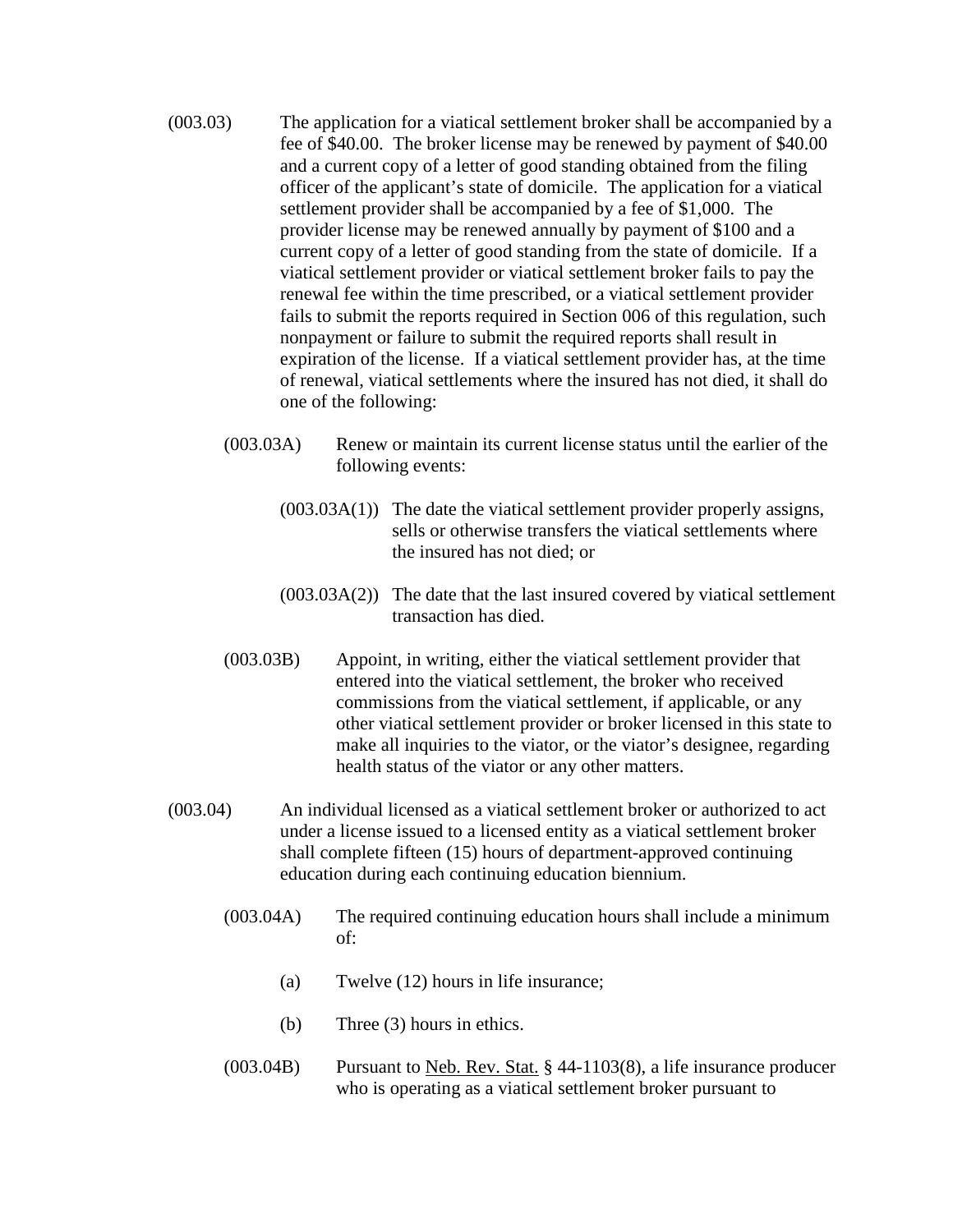Neb. Rev. Stat. § 44-1103(1) shall be exempt from the requirements of section 003.04.

- (003.04C) Each continuing education biennium shall begin at the end of the licensee's birth month when licensee's age ends in an even number.
- (003.04D) The license of an individual who fails to comply with this continuing education requirement and who has not been granted an extension of time to comply in accordance with the procedures set forth in Neb. Rev. Stat. § 44-4054(6) shall terminate and shall be promptly surrendered to the director without demand.
- (003.05) A viatical settlement broker or viatical settlement provider shall file with the director, and thereafter for as long as the license remains in effect shall keep in force, evidence of financial responsibility. Evidence of financial responsibility shall be in the form of:
	- (003.05A) A surety bond executed and issued by an insurer authorized to issue surety bonds in this state in the amount of \$250,000; or
	- (003.05B) A deposit of cash, certificates of deposit, or securities, or any combination thereof, in the amount of \$250,000.
- (003.06) The license issued to a viatical settlement provider or viatical settlement broker shall be a limited license that allows it to operate only within the scope of its license.

## **004. Appointments**

- (004.01) A viatical settlement broker shall not act as an agent of a viatical settlement provider unless the viatical settlement broker becomes an appointed agent of that provider. A viatical settlement broker who is not acting as a viatical settlement broker of a provider is not required to be appointed.
- (004.02) To appoint a viatical settlement broker as its agent, the appointing provider shall file, in a format approved by the director, a notice of appointment within fifteen (15) days from the date the agency contract is executed or the first viatical settlement contract is negotiated on behalf of the provider.
- (004.03) Upon receipt of the notice of appointment, the director shall verify within a reasonable time not to exceed thirty (30) days that the viatical settlement broker is determined to be eligible for appointment. If the viatical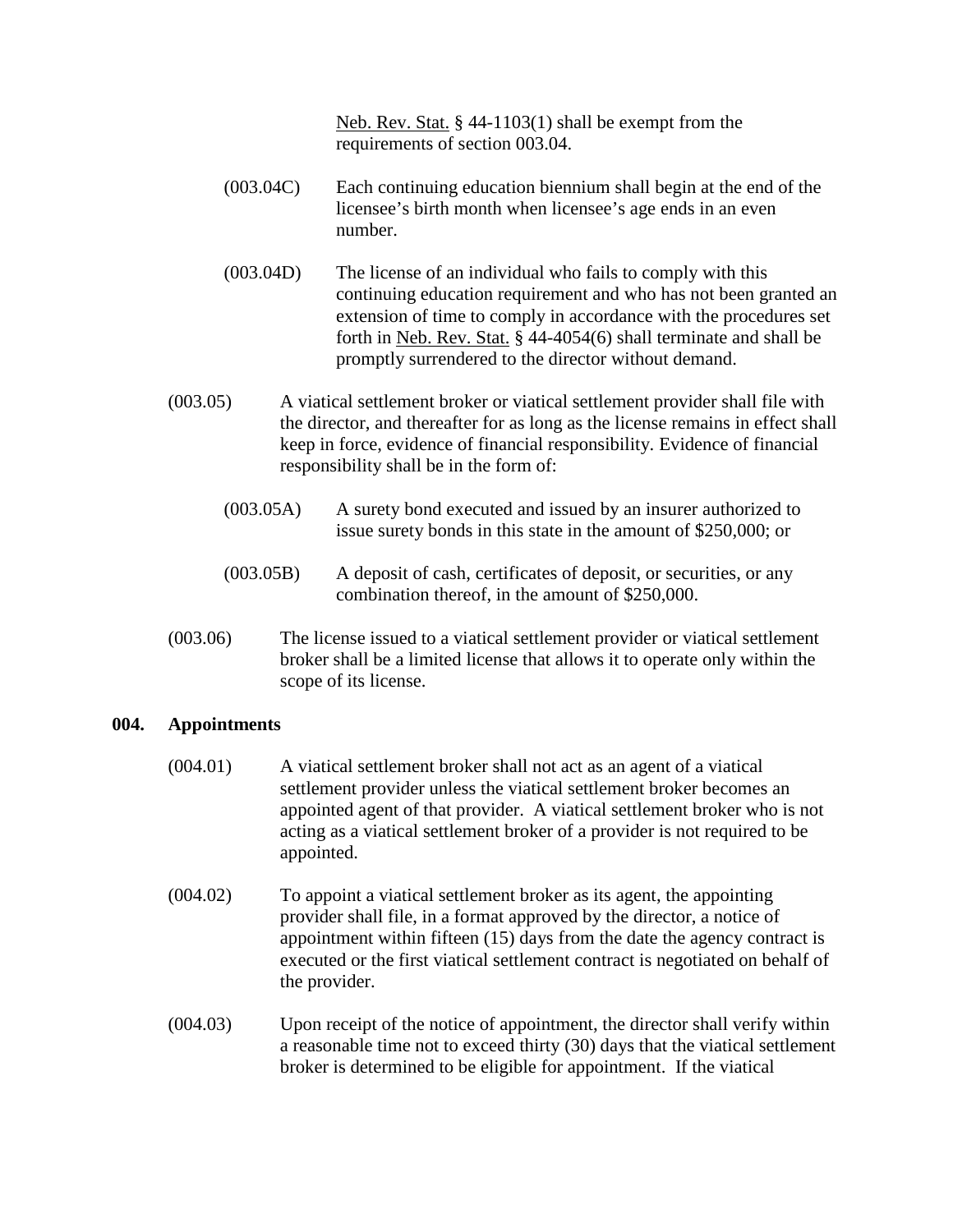settlement broker is determined to be ineligible for appointment, the director shall notify the provider within ten (10) days of its determination.

- (004.04) A provider shall pay an annual appointment fee, in the amount and method of payment set forth in Neb. Rev. Stat. § 44-4064(1)(b) not to exceed \$10.00, for each viatical settlement broker appointed by the provider.
- (004.05) A licensed life insurance producer acting as a viatical settlement broker pursuant to Neb. Rev. Stat. § 44-1103(1) who is an appointed agent of a viatical settlement provider under the Insurance Producer's Licensing Act does not need to be separately appointed with that viatical settlement provider under this section.

## **005. Standards for Evaluation of Reasonable Payments for Terminally or Chronically Ill Insureds**

In order to assure that viators receive a reasonable return for viaticating an insurance policy, the return for viaticating a policy shall be no less than the following payouts for insureds who are terminally or chronically ill:

|                                     | Minimum Percentage of Face<br><b>Value Less Outstanding Loans</b> |
|-------------------------------------|-------------------------------------------------------------------|
| Insured's Life Expectancy           | Received by Viator                                                |
| Less than 6 months                  | $[80\%]$                                                          |
| At least 6 but less than 12 months  | $[70\%]$                                                          |
| At least 12 but less than 18 months | $[65\%]$                                                          |
| At least 18 but less than 24 months | $[60\%]$                                                          |
| Twenty-four months or more          | $[50\%]$                                                          |

The percentage may be reduced by [5%] for viaticating a policy written by an insurer rated less than the highest [4] categories by A.M. Best, or a comparable rating by another rating agency.

## **006. Reporting Requirement**

- (006.01) On or before March 1 of each calendar year, each viatical settlement provider licensed in this state shall submit the following related to the licensee's activities for the previous calendar year:
	- (006.01A) For viatical settlements contracted during reporting period:
		- $(006.01A(1))$  A report of the viatical settlement transactions related to Nebraska viators, which shall be submitted on Form VSP 001 (Appendix B);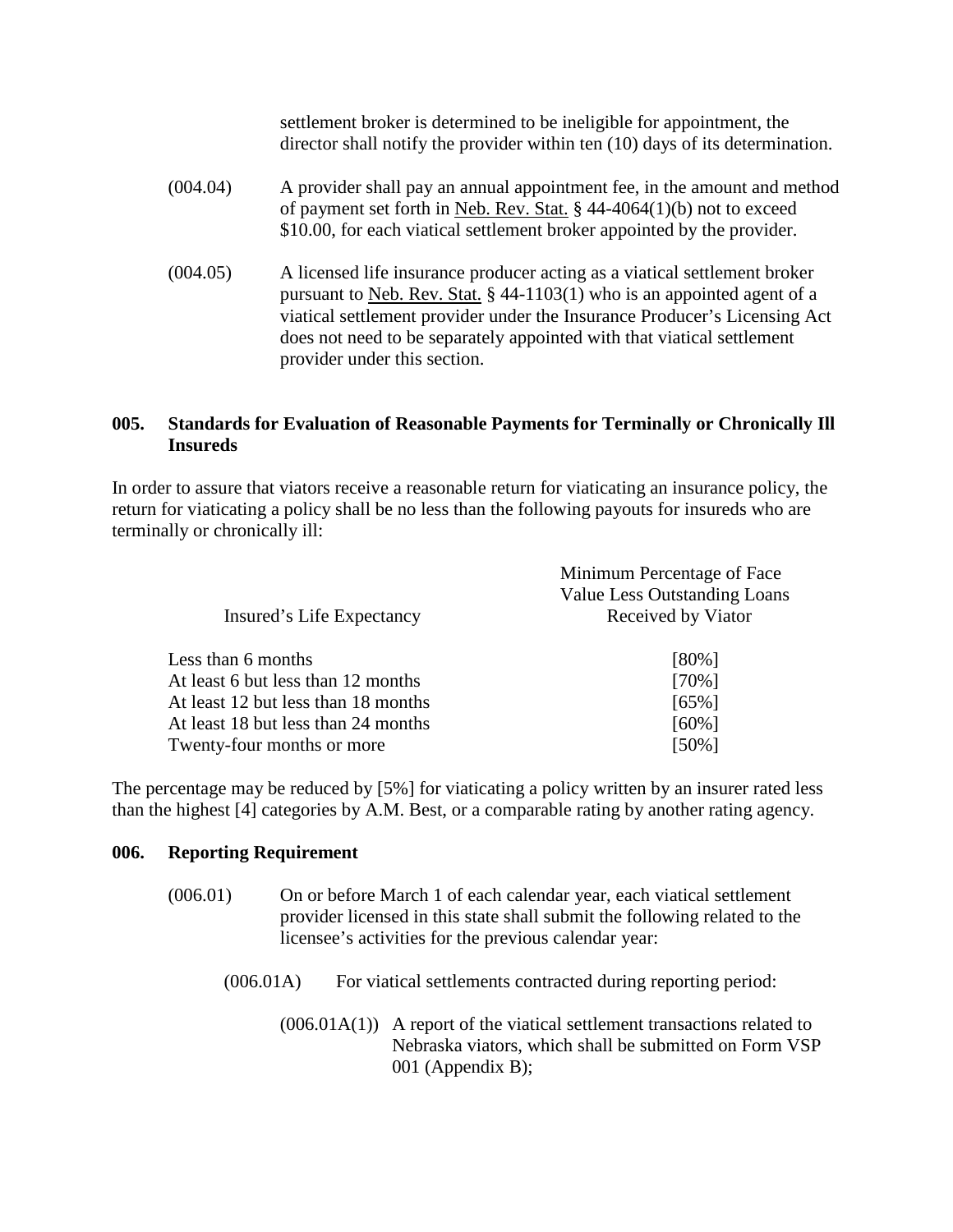- $(006.01A(2))$  A report of the individual mortality of Nebraska insureds, which shall be submitted on Form VSP 002 (Appendix C);
- (006.01A(3)) A certification of the information contained in the reports, which shall be submitted on Form VSP 003 (Appendix D) and shall be filed with the reports.
- (006.02) Each viatical settlement provider shall remit an annual statement filing fee of \$200.00 in accordance with Neb. Rev. Stat. § 44-114(7).

## **007. General Rules**

- (007.01) With respect to policies containing a provision for double or additional indemnity for accidental death, the additional payment shall remain payable to the beneficiary last named by the viator prior to entering into the viatical settlement contract, or to such other beneficiary, other than the viatical settlement provider, as the viator may thereafter designate, or in the absence of a beneficiary, to the estate of the viator.
- (007.02) Payment of the proceeds of a viatical settlement pursuant to Neb. Rev. Stat. § 44-1109(4) shall be by means of wire transfer to the account of the viator or by certified check or cashier's check.
- (007.03) Payment of the proceeds of the viator pursuant to a viatical settlement shall be made in a lump sum except where the viatical settlement provider has purchased an annuity or similar financial instrument issued by a licensed insurance company or bank, or an affiliate of either. Retention of a portion of the proceeds by the viatical settlement provider or escrow agent is not permissible.
- (007.04) A viatical settlement provider or viatical settlement broker shall not discriminate in the making or solicitation of viatical settlements or discriminate between viators with dependents and without dependents.
- (007.05) A viatical settlement provider or viatical settlement broker shall not pay or offer to pay any finder's fee, commission or other compensation to any insured's physician, or to an attorney, accountant or other person providing medical, legal or financial planning services to the viator, or to any other person acting as an agent of the viator, other than a viatical settlement broker, with respect to the viatical settlement.
- (007.06) If a viatical settlement provider enters into a viatical settlement that allows the viator to retain an interest in the policy, the viatical settlement contract shall contain the following provisions;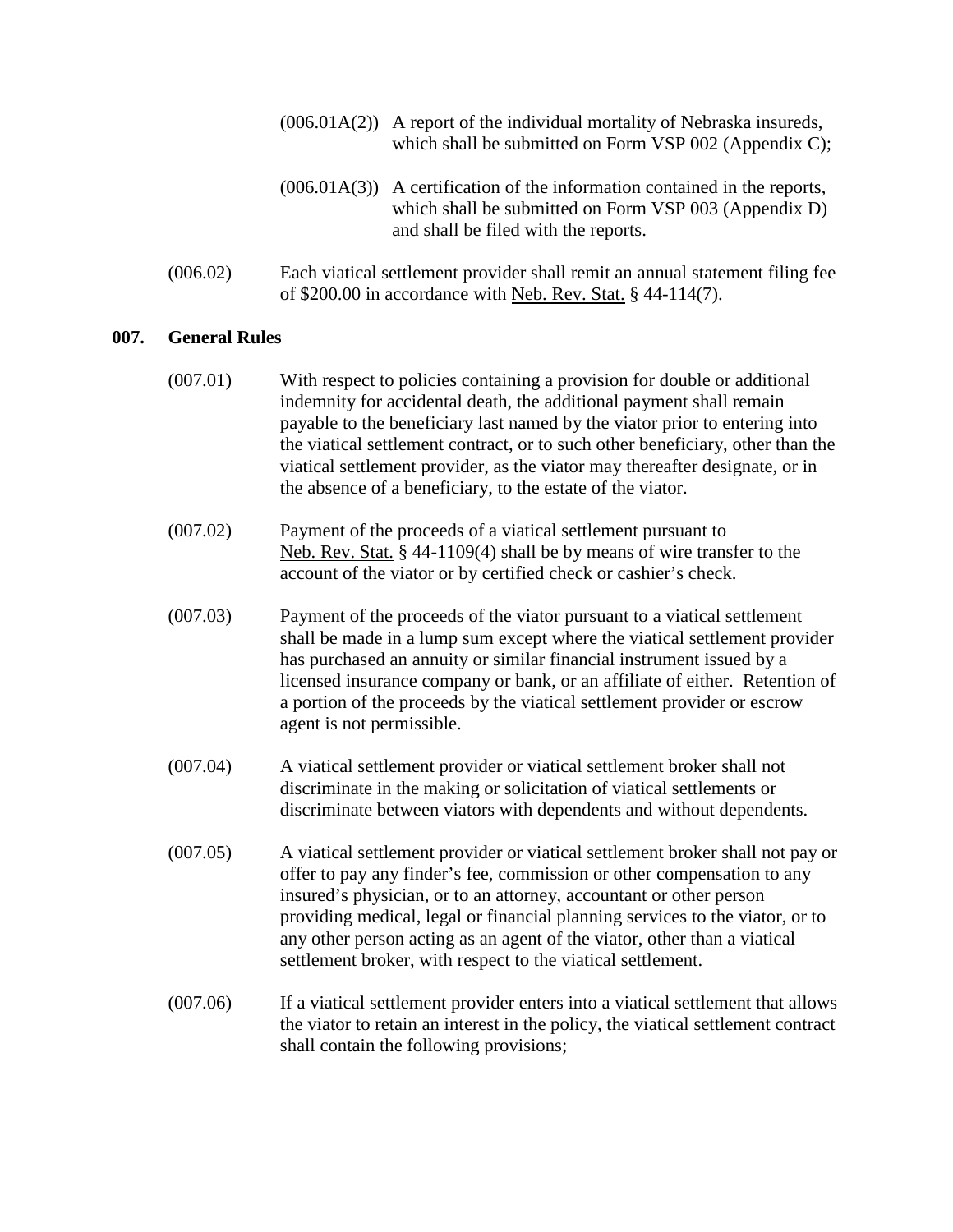- (007.06A) A provision that the viatical settlement provider will effect the transfer of the amount of the death benefit only to the extent or portion of the amount viaticated. Benefits in excess of the amount viaticated shall be paid directly to the viator's beneficiary by the insurance company.
- (007.06B) A provision that the viatical settlement provider will, upon acknowledgment of the perfection of the transfer, either;
	- (007.06B(1)) Advise the insured, in writing, that the insurance company has confirmed the viator's interest in the policy; or
	- (007.06B(2)) Send a copy of the instrument sent from the insurance company to the viatical settlement provider that acknowledges the viator's interest in the policy; and
- (007.06C) A provision that apportions the premiums to be paid by the viatical settlement provider and the viator. It is permissible for the viatical settlement contract to specify that all premiums shall be paid by the viatical settlement provider. The contract may also require that the viator reimburse the viatical settlement provider for the premiums attributable to the retained interest.
- (007.07) In all cases where the insured is a minor child, disclosures to and permission of a parent satisfy the requirements of Neb. Rev. Stat. § 44-1108 and this regulation.

## **008. Prohibited Practices**

- (008.01) A viatical settlement provider or viatical settlement broker shall obtain from a person that is provided with patient identifying information a signed affirmation that the person or entity will not further divulge the information without procuring the express, written consent of the insured for the disclosure. Notwithstanding the foregoing, if a viatical settlement provider, or viatical settlement broker is served with a subpoena and, therefore, compelled to produce records containing patient identifying information, it shall notify the viator and the insured in writing at their last known addresses within five (5) business days after receiving notice of the subpoena.
- (008.02) A viatical settlement provider shall not act also as a viatical settlement broker, whether entitled to collect a fee directly or indirectly, in the same viatical settlement.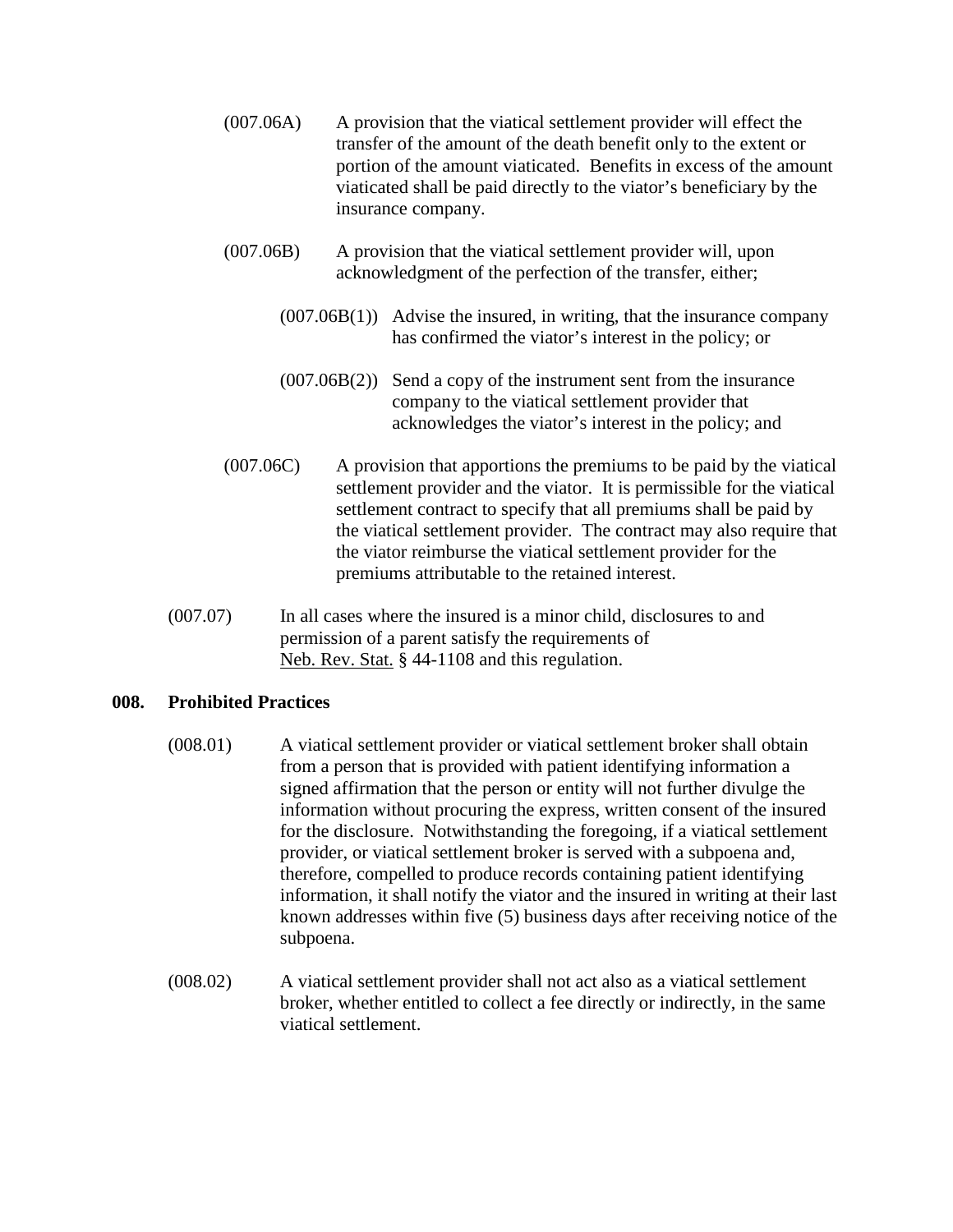- (008.03) A viatical settlement broker shall not, without the written agreement of the viator obtained prior to performing any services in connection with a viatical settlement, seek or obtain any compensation from the viator.
- (008.04) A viatical settlement provider shall not use a longer life expectancy than is reasonable in order to reduce the pay-out to the viator.

## **009. Insurance Company Practices**

- (009.01) Life insurance companies authorized to do business in this state shall respond to a request for verification of coverage from a viatical settlement provider or a viatical settlement broker within thirty (30) calendar days of the date a request is received, including the insurer's intent whether to pursue an additional investigation regarding possible fraud or the validity of the insurance contract, subject to the following conditions:
	- (009.01A) A current authorization consistent with applicable law, signed by the policyowner or certificateholder, accompanies the request;
	- (009.01B) In the case of an individual policy or group insurance coverage where details with respect to the certificate holder's coverage are maintained by the insurer, submission of a form substantially similar to Appendix A, which has been completed by the viatical settlement provider or viatical settlement broker in accordance with the instructions on the form.
- (009.02) Nothing in this section shall prohibit a life insurance company and a viatical settlement provider or a viatical settlement broker from using another verification of coverage form that has been mutually agreed upon in writing in advance of submission of the request.
- (009.03) A life insurance company may not charge a fee for responding to a request for information from a viatical settlement provider or viatical settlement broker in compliance with this section in excess of any usual and customary charges to contractholders, certificateholders or insureds for similar services.
- (009.04) The life insurance company may send an acknowledgement of receipt of the request for verification of coverage to the policyowner or certificateholder and, where the policy owner or certificate owner is other than the insured, to the insured. The acknowledgment may contain a general description of any accelerated death benefit that is available under a provision of or rider to the life insurance contract.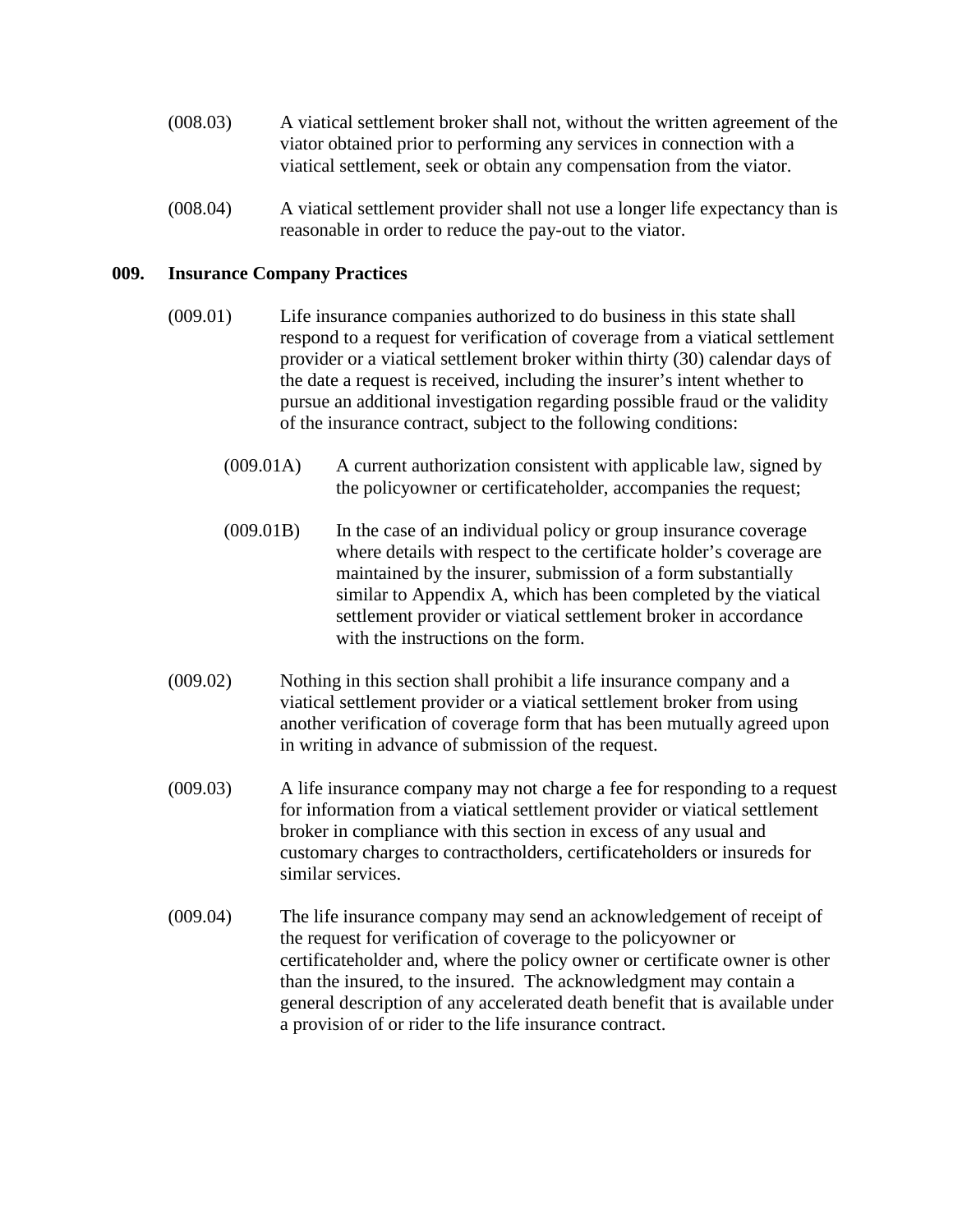## **010. Severability.**

If any section or portion of a section of this chapter, or the applicability thereof to any person or circumstance, is held invalid by a court, the remainder of this chapter, or the applicability of such provision to other persons shall not be affected thereby.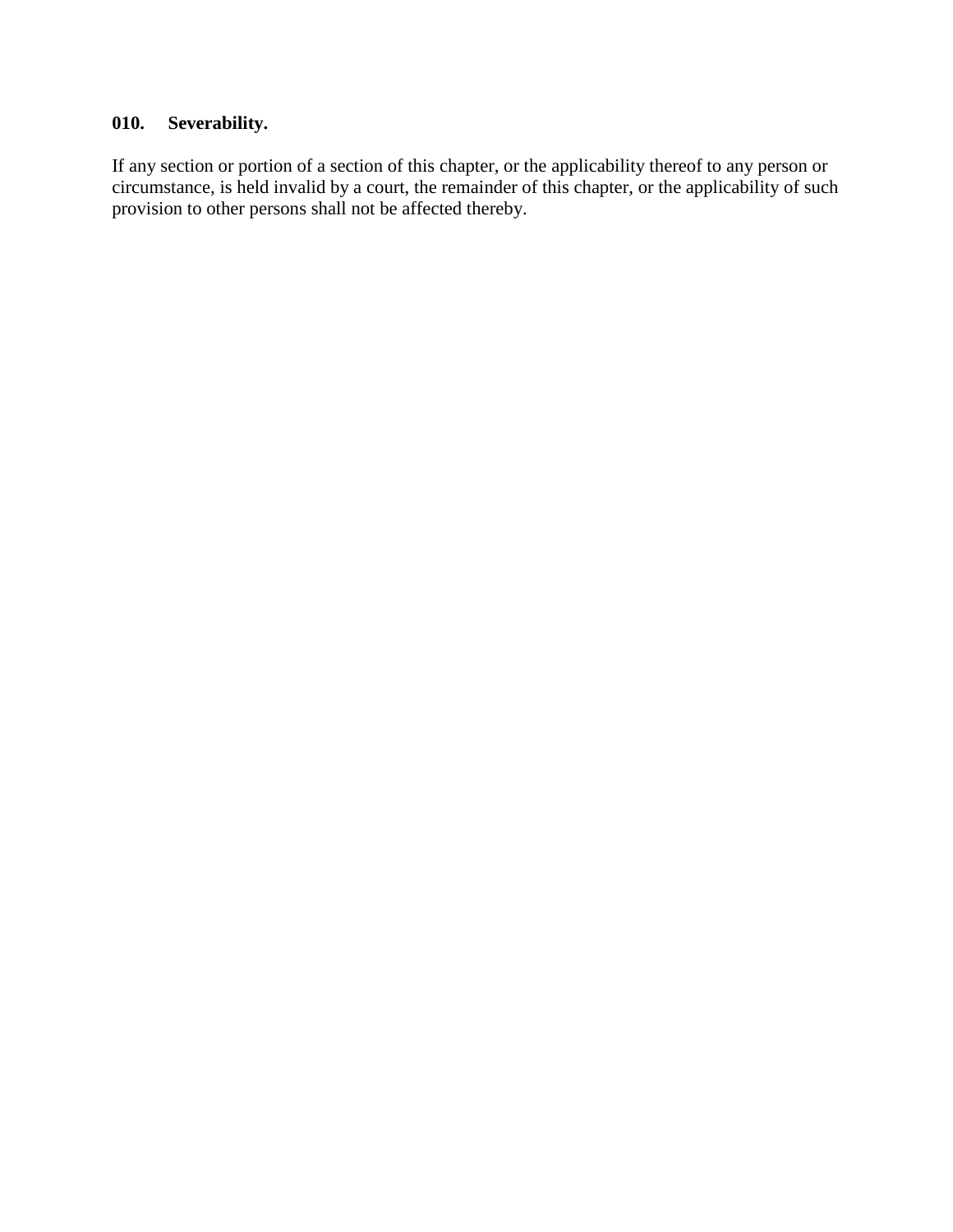### **APPENDIX A**

### **VERIFICATION OF COVERAGE FOR LIFE INSURANCE POLICIES**

|          | Name of Insurance Company                               |  |  |  |
|----------|---------------------------------------------------------|--|--|--|
|          |                                                         |  |  |  |
|          | Name of Viatical Settlement Broker/Provider             |  |  |  |
|          |                                                         |  |  |  |
|          |                                                         |  |  |  |
| CONTACT: | TITLE:<br><u> 1980 - Andrea Andrew Maria (h. 1980).</u> |  |  |  |

IF INFORMATION IS CORRECT, INSURER REPRESENTATIVE MAY PLACE A CHECKMARK IN THE BOX. OTHERWISE PROVIDE CORRECTED INFORMATION THROUGHOUT THIS FORM. AN ASTERISK INDICATES INFORMATION THE VIATICAL SETTLEMENT PROVIDER/BROKER MUST PROVIDE.

### **POLICY OWNER'S AND INSURED'S INFORMATION**

|                                                   | This column to be completed by<br>Viatical Settlement<br>Broker/Provider | This column to be used by<br>Insurance Company |  |  |
|---------------------------------------------------|--------------------------------------------------------------------------|------------------------------------------------|--|--|
| Owner's name                                      | $\star$                                                                  |                                                |  |  |
| <b>Address</b>                                    | $\star$                                                                  |                                                |  |  |
| City, state, ZIP code                             | $\star$                                                                  |                                                |  |  |
| Tax ID or social security<br>number               | $\star$                                                                  |                                                |  |  |
| Insured's name                                    | $\star$                                                                  |                                                |  |  |
| Insured's date of birth                           | $\star$                                                                  |                                                |  |  |
| Second insured's name<br>(if applicable)          | $\star$                                                                  |                                                |  |  |
| Second insured's date of<br>birth (if applicable) | $\star$                                                                  |                                                |  |  |

**I hereby consent by my signature below to release of information requested by this form by the insurance company to the viatical settlement broker/provider.**

**\_\_\_\_\_\_\_\_\_\_\_\_\_\_\_\_\_\_\_\_\_\_\_\_\_\_\_\_\_\_\_\_\_\_\_\_\_\_\_\_\_\_ \_\_\_\_\_\_\_\_\_\_\_\_\_\_\_\_\_\_\_\_\_\_\_\_**

**Signature of policy owner Date signed** 

Form VOC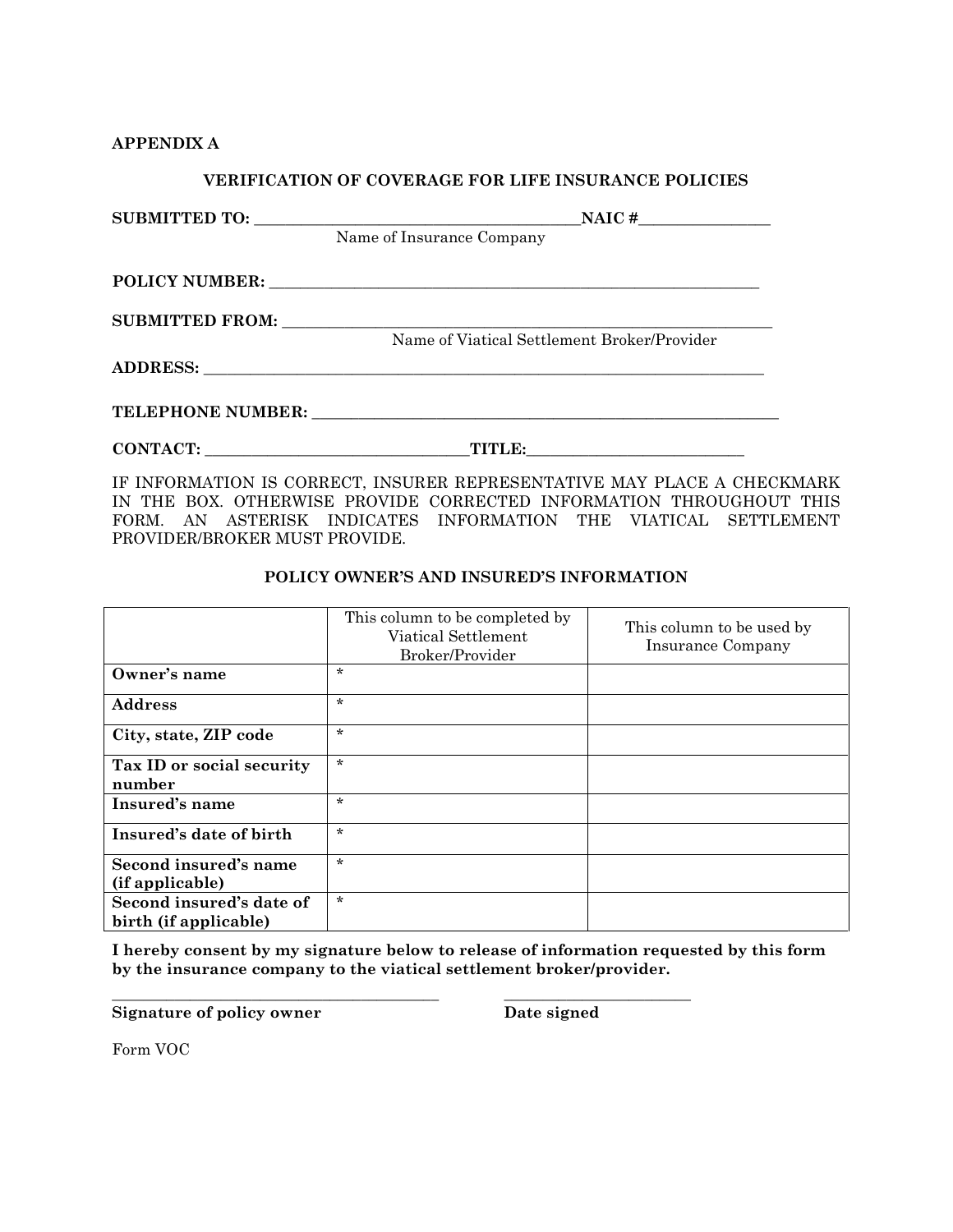### **IS THE POLICY IN FORCE? \_\_\_\_\_\_\_\_\_\_\_YES \_\_\_\_\_\_\_\_\_\_\_NO** *IF NO, SIGN, AND DATE ON PAGE 4 AND RETURN TO THE VIATICAL SETTLEMENT BROKER OR PROVIDER THAT SUBMITTED THE VERIFICATION OF COVERAGE.*

### **POLICY TYPE**, **RIDERS & OPTIONS:**

# **\*\_\_\_\_\_TERM \_\_\_\_\_WHOLE LIFE \_\_\_\_\_UNIVERSAL LIFE \_\_\_\_\_VARIABLE LIFE**

If a question is not applicable to the type of policy, write N/A in the column.

|                                                                                               | This column to be completed by<br>Viatical Settlement<br>Broker/Provider | This column to be used by<br><b>Insurance Company</b> |
|-----------------------------------------------------------------------------------------------|--------------------------------------------------------------------------|-------------------------------------------------------|
| Original issue date                                                                           | $\star$                                                                  |                                                       |
| <b>Maturity date of policy</b>                                                                |                                                                          |                                                       |
| <b>State of issue</b>                                                                         | $\star$                                                                  |                                                       |
| Does the policy have an<br>irrevocable beneficiary?                                           | $\star$                                                                  |                                                       |
| Is the policy currently<br>assigned?                                                          | $\star$                                                                  |                                                       |
| Was the policy ever<br>converted or reinstated?                                               |                                                                          |                                                       |
| Is the policy in the<br>contestability period?                                                | $\star$                                                                  |                                                       |
| Is the policy in the suicide<br>period?                                                       | $\star$                                                                  |                                                       |
| Please list all riders and<br>indicate if any are in the<br>contestable or suicide<br>period. | $\star$                                                                  |                                                       |
|                                                                                               |                                                                          |                                                       |
|                                                                                               |                                                                          |                                                       |
|                                                                                               |                                                                          |                                                       |
|                                                                                               |                                                                          |                                                       |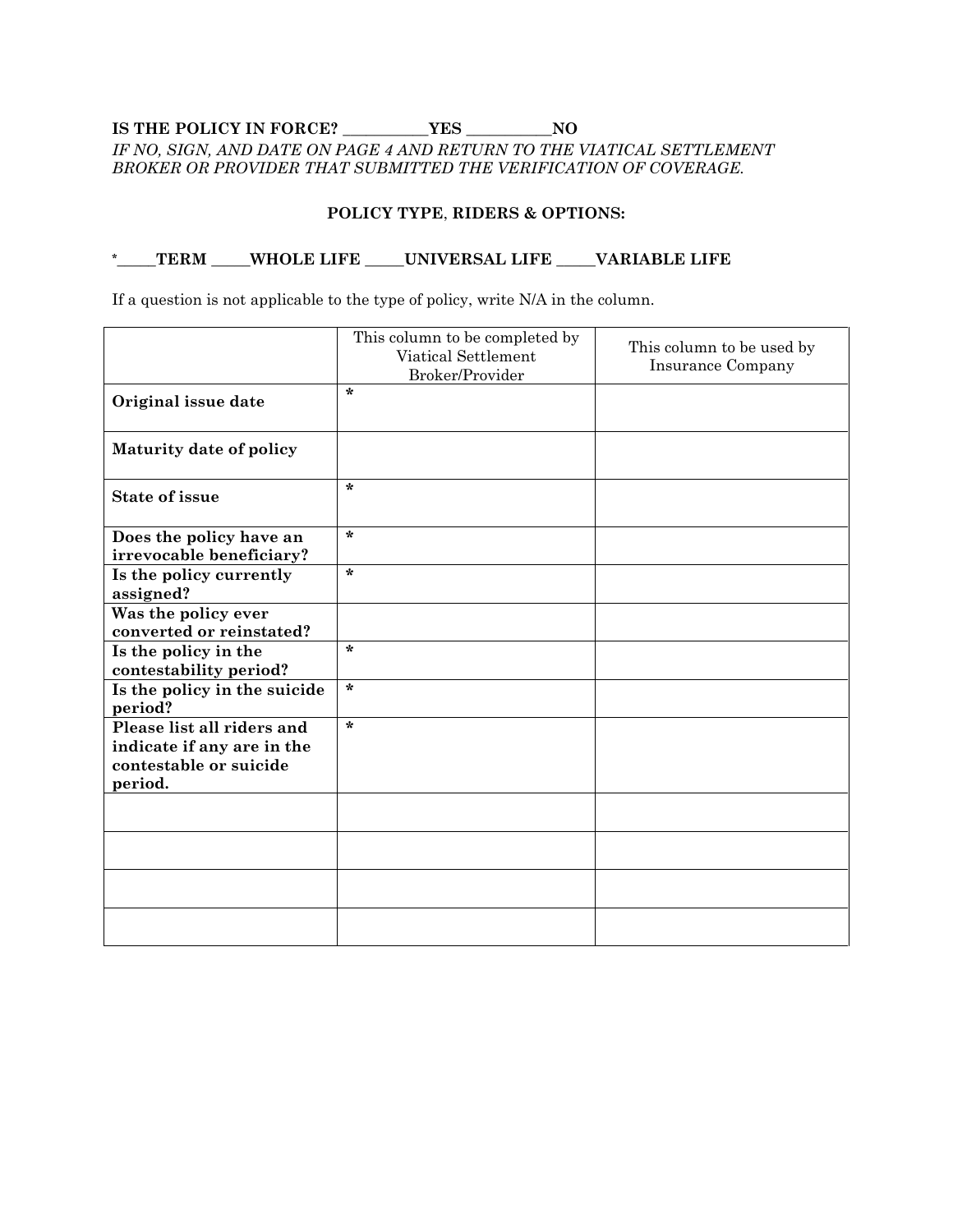## **POLICY VALUES**

|                                                   | This column to be completed<br>by Viatical Settlement<br>Broker/Provider | This column to be used by<br><b>Insurance Company</b> |
|---------------------------------------------------|--------------------------------------------------------------------------|-------------------------------------------------------|
| Policy values as of (insert date)                 |                                                                          |                                                       |
| Current face amount of policy                     | $\star$                                                                  |                                                       |
| <b>Amount of accumulated</b><br>dividends         |                                                                          |                                                       |
| <b>Current face amount of riders</b>              |                                                                          |                                                       |
| Amount of any outstanding<br>loans                | $\star$                                                                  |                                                       |
| Amount of outstanding interest<br>on policy loans |                                                                          |                                                       |
| Current net death benefit                         | ÷                                                                        |                                                       |
| Current account value                             | $\ast$                                                                   |                                                       |
| Current cash surrender value                      | $\ast$                                                                   |                                                       |
| Is policy participating?                          | $\star$                                                                  |                                                       |
| If yes, what is the current<br>dividend option?   |                                                                          |                                                       |

## **PREMIUM INFORMATION**

|                                | This column to be completed<br>by Viatical Settlement<br>Broker/Provider | This column to be used by<br><b>Insurance Company</b> |  |  |
|--------------------------------|--------------------------------------------------------------------------|-------------------------------------------------------|--|--|
| Current payment mode           | $\star$                                                                  |                                                       |  |  |
| Current modal premium          | $\star$                                                                  |                                                       |  |  |
| Date last premium paid         | $\star$                                                                  |                                                       |  |  |
| Date next premium due          | $\star$                                                                  |                                                       |  |  |
| Current monthly cost of        |                                                                          |                                                       |  |  |
| insurance as of (insert date)  |                                                                          |                                                       |  |  |
| Date of last cost of insurance |                                                                          |                                                       |  |  |
| deduction                      |                                                                          |                                                       |  |  |

## **TO BE COMPLETED BY VIATICAL SETTLEMENT BROKER/PROVIDER**

The information submitted for verification by the viatical settlement broker/provider is correct and accurate to the best of my knowledge and has been obtained through the policy owner and/or insured.

\_\_\_\_\_\_\_\_\_\_\_\_\_\_\_\_\_\_\_\_\_\_\_\_\_\_\_\_\_\_\_\_\_\_\_\_\_\_ \_\_\_\_\_\_\_\_\_\_\_\_\_\_\_\_\_\_\_\_\_\_\_\_\_\_\_\_\_\_\_\_\_\_\_\_

Signature Printed Name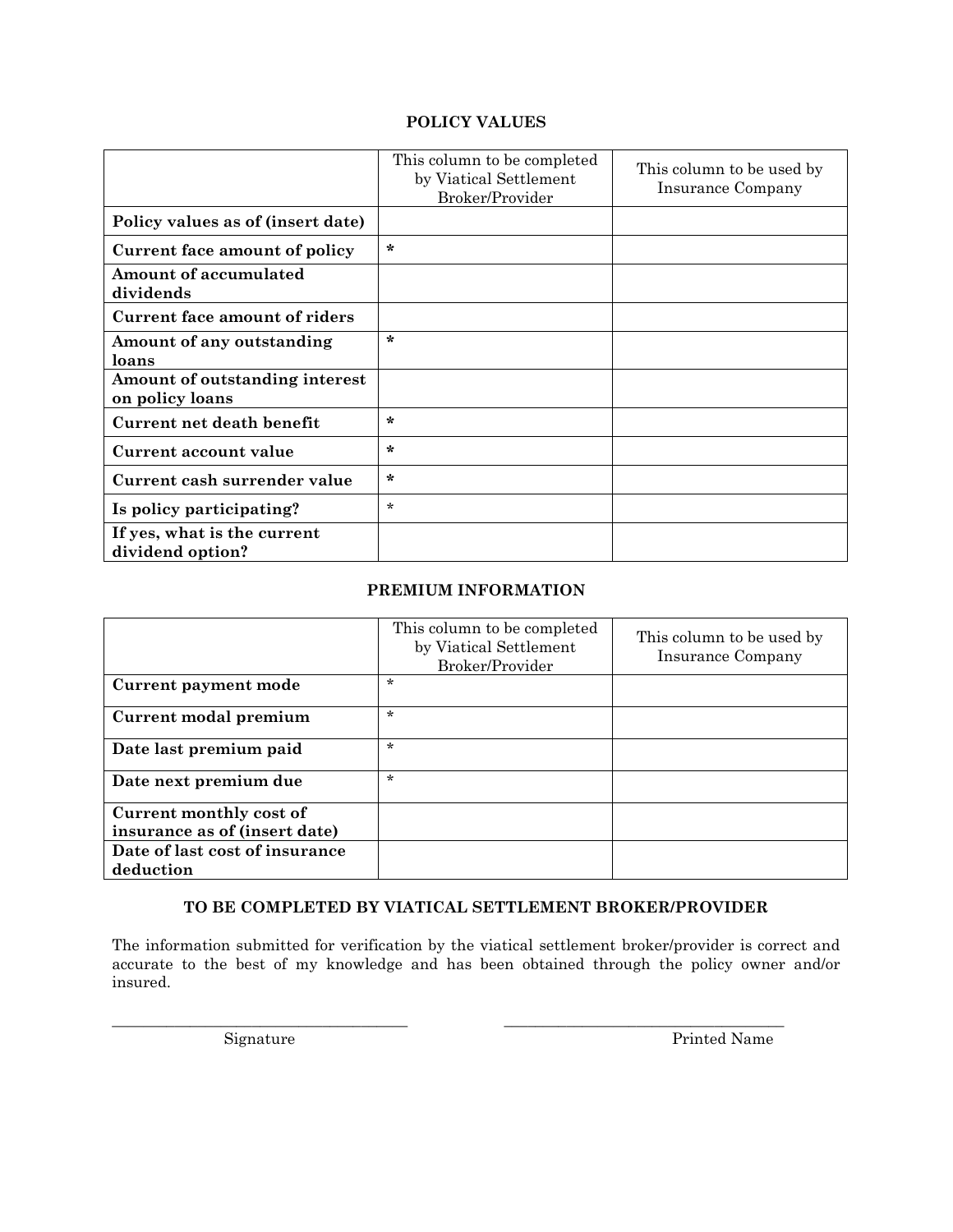### **TO BE COMPLETED BY INSURANCE COMPANY**

| The information provided by verification by the insurance company is correct and accurate to the  |  |
|---------------------------------------------------------------------------------------------------|--|
|                                                                                                   |  |
|                                                                                                   |  |
|                                                                                                   |  |
|                                                                                                   |  |
| Please provide information about where the forms listed below should be submitted for processing. |  |
|                                                                                                   |  |
|                                                                                                   |  |
|                                                                                                   |  |
|                                                                                                   |  |
|                                                                                                   |  |
| City, State, ZIP:                                                                                 |  |
|                                                                                                   |  |

### **FORMS REQUEST**

Please provide the forms checked below:

- o Absolute Assignment/Change of Ownership/Viatical Assignment
- o Change of Beneficiary
- Release of Irrevocable Beneficiary (if applicable)
- o Waiver of Premium Claim Form
- Disability Waiver of Premium Approval Letter
- o Release of Assignment
- o Change of Death Benefit Option Form (if UL)
- o Allocation Change Form (if Variable)
- o Annual Report
- Current In Force Illustration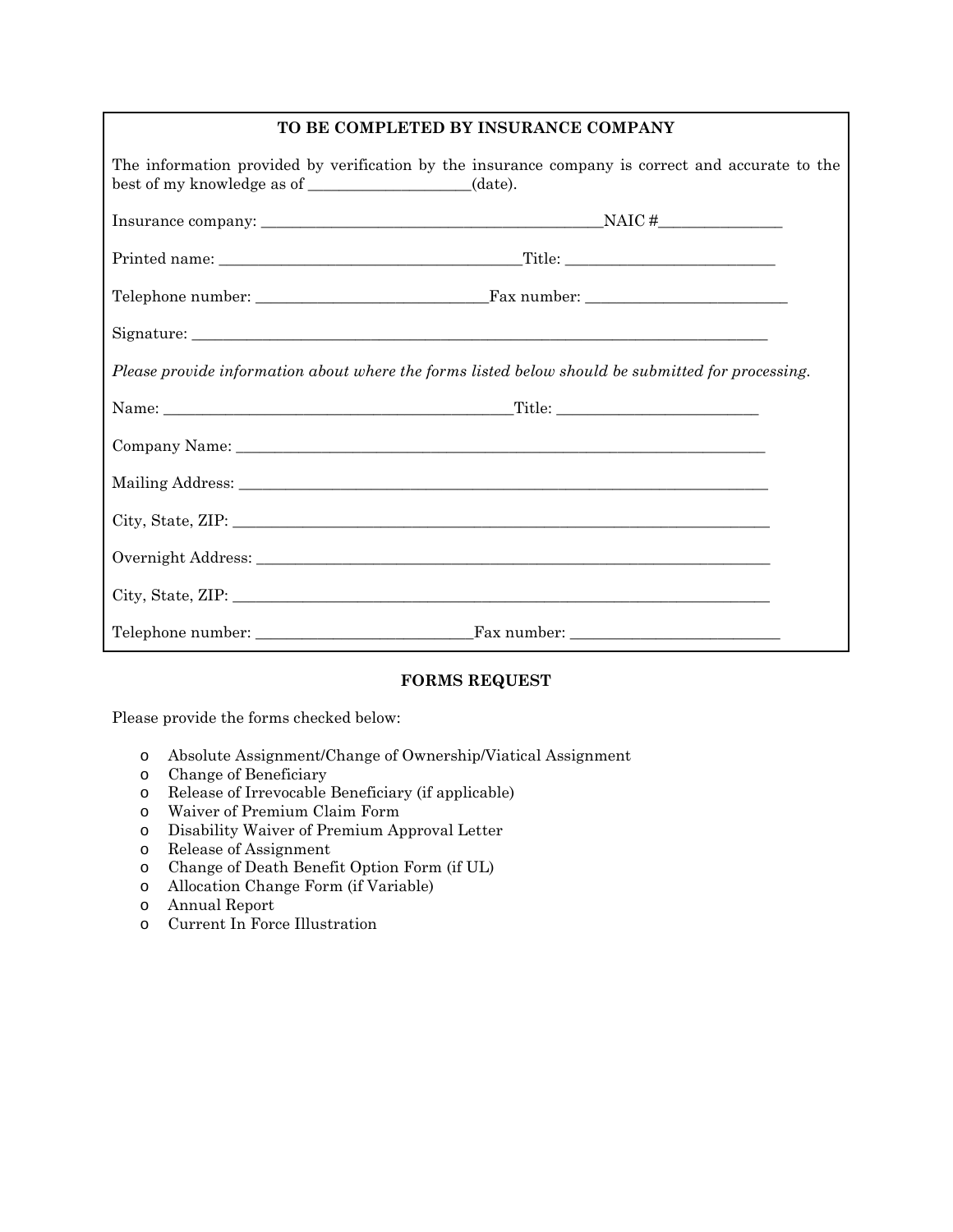## **APPENDIX B**

## **Viatical Settlement Provider**

Calendar year

**Report**

\_\_\_\_\_\_\_\_\_\_\_\_\_\_\_\_\_\_\_\_\_\_\_\_\_\_\_ Viatical Settlement Provider's Name

*Nebraska Transactions Only* **20\_\_\_**

| $\mathbf{1}$                                      | $\bf 2$                 | $\bf 3$                      | $\boldsymbol{4}$                      | $\bf 5$                                 | $\bf{6}$                       | $\bf 7$             | $\bf 8$                    | $\boldsymbol{9}$                      | 10                     | 11                       |
|---------------------------------------------------|-------------------------|------------------------------|---------------------------------------|-----------------------------------------|--------------------------------|---------------------|----------------------------|---------------------------------------|------------------------|--------------------------|
| Viatical settlement provider<br>settlement number | Contract date purchased | Total net death benefit (\$) | Age of insured at time of<br>contract | Life expectancy at time of<br>contract. | Net amount paid to viator (\$) | Policy type: I or G | Funding: F, P, I, T or RPT | B, D, SM, P or O<br>Source of policy: | Commission amount (\$) | Name of source of policy |
|                                                   |                         |                              |                                       |                                         |                                |                     |                            |                                       |                        |                          |
|                                                   |                         |                              |                                       |                                         |                                |                     |                            |                                       |                        |                          |
|                                                   |                         |                              |                                       |                                         |                                |                     |                            |                                       |                        |                          |
|                                                   |                         |                              |                                       |                                         |                                |                     |                            |                                       |                        |                          |
|                                                   |                         |                              |                                       |                                         |                                |                     |                            |                                       |                        |                          |
|                                                   |                         |                              |                                       |                                         |                                |                     |                            |                                       |                        |                          |
|                                                   |                         |                              |                                       |                                         |                                |                     |                            |                                       |                        |                          |
|                                                   |                         |                              |                                       |                                         |                                |                     |                            |                                       |                        |                          |
|                                                   |                         |                              |                                       |                                         |                                |                     |                            |                                       |                        |                          |
|                                                   |                         |                              |                                       |                                         |                                |                     |                            |                                       |                        |                          |
|                                                   |                         |                              |                                       |                                         |                                |                     |                            |                                       |                        |                          |
|                                                   |                         |                              |                                       |                                         |                                |                     |                            |                                       |                        |                          |
|                                                   |                         |                              |                                       |                                         |                                |                     |                            |                                       |                        |                          |
|                                                   |                         |                              |                                       |                                         |                                |                     |                            |                                       |                        |                          |
|                                                   |                         |                              |                                       |                                         |                                |                     |                            |                                       |                        |                          |

Initials of Preparer: \_\_\_\_\_\_

VSP 001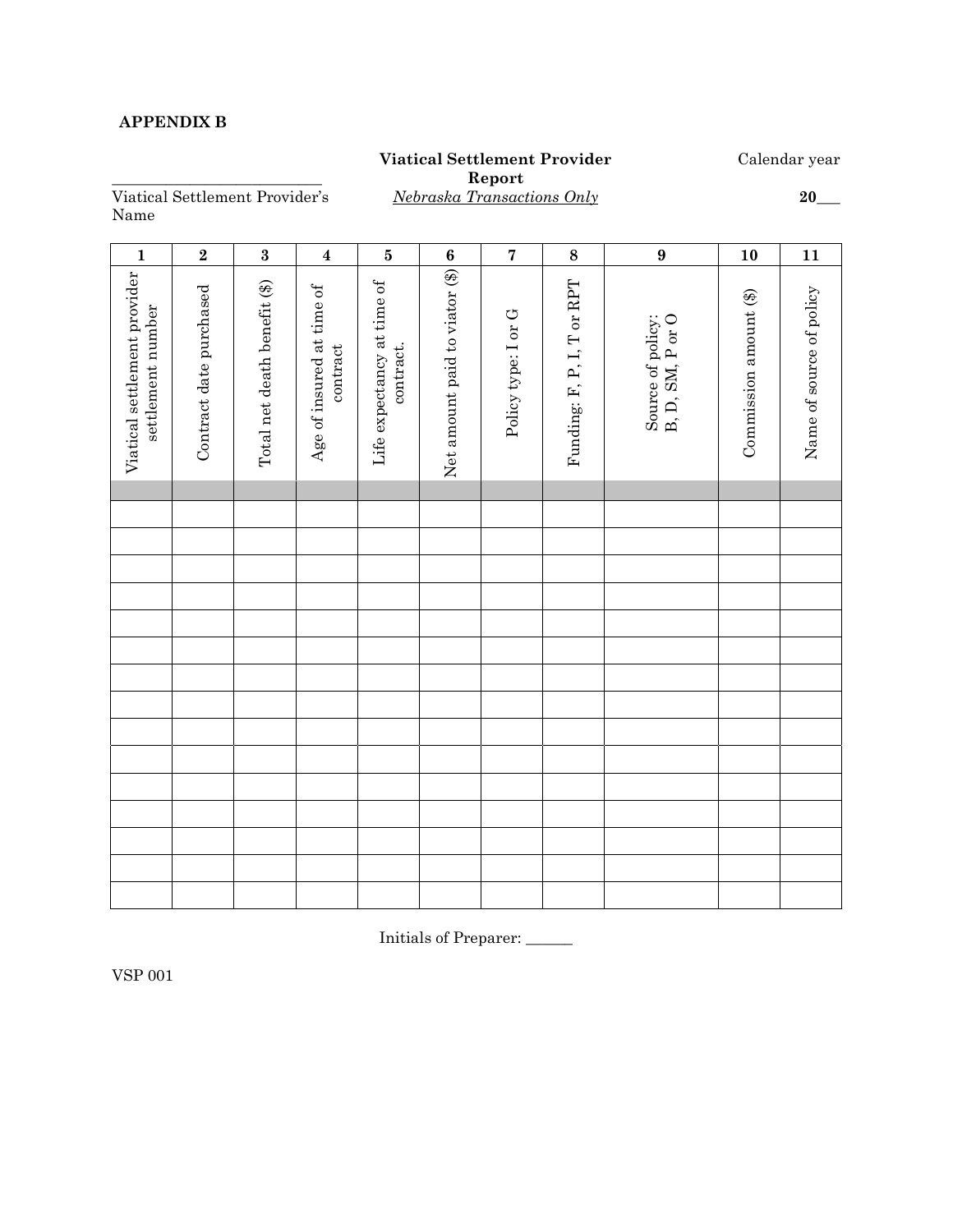### **Viatical Settlement Provider Report Nebraska Insureds Only Instructions**

- 1. List the settlement number, case number or unique identifying number used to identify the specific viatical settlement transaction.
- 2. List the date the viatical settlement contract was purchased by the provider during the current calendar year, whether or not the insured is still alive at the end of the calendar year.
- 3. List the net amount (in dollars) being viaticated.
- 4. List the age (in years) of the person insured by the policy being viaticated, at the time of the viatical settlement contract.
- 5. List the life expectancy (in months) of the insured individual at the time of the viatical settlement contract.
- 6. List the net amount (in dollars) paid to the viator.
- 7. Identify whether the policy was an individual policy (I) or a group policy (G).
- 8. List the type of funding for the transaction: "F" for a licensed financial institution (policies collateralized), "P" for private (purchaser) funding, "I" for internal funding, "T" for trust, and "RPT" for related provider trust.
- 9. Indicate the purchase source of the policy. Use "B" for viatical settlement broker, "D" for direct from the viator, "I" for insurance agent/producer, "SM" for a secondary market or viatical settlement provider, "P" for private (purchaser) funding or "O" for other.
- 10. List the amount of commissions (in dollars) paid to viator source involved in the transaction whether that be a viatical settlement broker, an insurance producer or other licensed entity authorized to be viator source.
- 11. List the name of the source of the viatical settlement transaction. If it is a broker, producer or other licensee, name that person; if it is direct, from a relative, from the corporation of the insured or any other entity that could possibly reveal the insured, designate by writing "Direct," "Relative," "Corporation," or other nondesignating word.

VSP 001 Instructions Initials of preparer: \_\_\_\_\_\_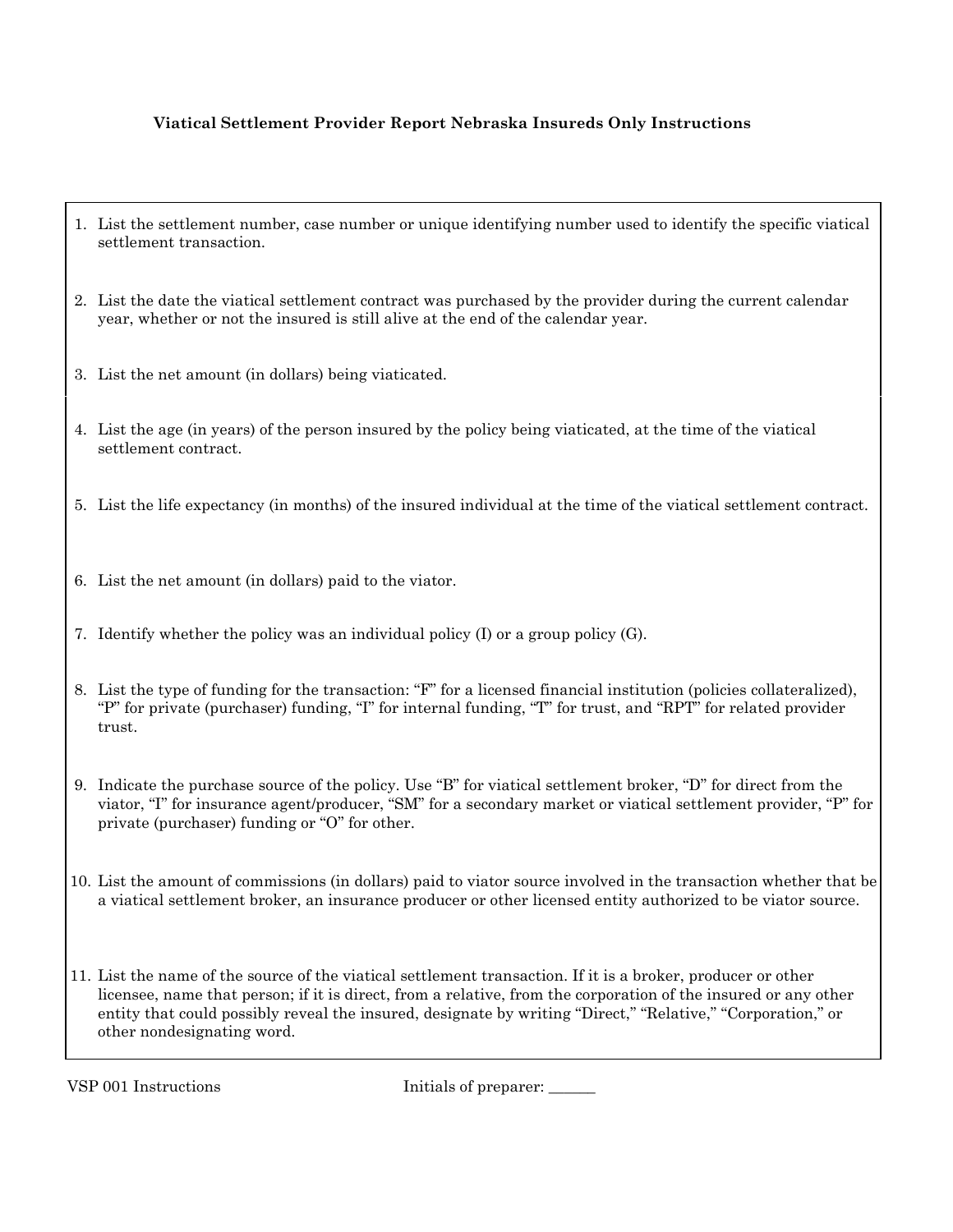## **APPENDIX C**

### **Individual Mortality Report**

Calendar year

Viatical Settlement Provider's Name

### *Nebraska Insureds Only* **20\_\_\_**

| $\mathbf{1}$                                           | $\overline{\mathbf{2}}$ | $\bf{3}$                              | $\boldsymbol{4}$                       | $\bf 5$                      | $\bf{6}$      | $\overline{\mathbf{7}}$                      | 8                          | $\boldsymbol{9}$                                                     | ${\bf 10}$                                                                                    |
|--------------------------------------------------------|-------------------------|---------------------------------------|----------------------------------------|------------------------------|---------------|----------------------------------------------|----------------------------|----------------------------------------------------------------------|-----------------------------------------------------------------------------------------------|
| Viatical settlement<br>settlement number<br>provider's | Contract date           | Age of insured at<br>time of contract | Life expectancy at<br>time of contract | Net amount paid to<br>viator | Date of death | paid to maintain<br>Total premiums<br>policy | Death benefit<br>collected | contract and date of<br>Number of months<br>between date of<br>death | Number of months<br>date of death $(+/$<br>contract date and<br>expectancy at<br>between life |
|                                                        |                         |                                       |                                        |                              |               |                                              |                            |                                                                      |                                                                                               |
|                                                        |                         |                                       |                                        |                              |               |                                              |                            |                                                                      |                                                                                               |
|                                                        |                         |                                       |                                        |                              |               |                                              |                            |                                                                      |                                                                                               |
|                                                        |                         |                                       |                                        |                              |               |                                              |                            |                                                                      |                                                                                               |
|                                                        |                         |                                       |                                        |                              |               |                                              |                            |                                                                      |                                                                                               |
|                                                        |                         |                                       |                                        |                              |               |                                              |                            |                                                                      |                                                                                               |
|                                                        |                         |                                       |                                        |                              |               |                                              |                            |                                                                      |                                                                                               |
|                                                        |                         |                                       |                                        |                              |               |                                              |                            |                                                                      |                                                                                               |
|                                                        |                         |                                       |                                        |                              |               |                                              |                            |                                                                      |                                                                                               |
|                                                        |                         |                                       |                                        |                              |               |                                              |                            |                                                                      |                                                                                               |
|                                                        |                         |                                       |                                        |                              |               |                                              |                            |                                                                      |                                                                                               |
|                                                        |                         |                                       |                                        |                              |               |                                              |                            |                                                                      |                                                                                               |
|                                                        |                         |                                       |                                        |                              |               |                                              |                            |                                                                      |                                                                                               |
|                                                        |                         |                                       |                                        |                              |               |                                              |                            |                                                                      |                                                                                               |
|                                                        |                         |                                       |                                        |                              |               |                                              |                            |                                                                      |                                                                                               |
|                                                        |                         |                                       |                                        |                              |               |                                              |                            |                                                                      |                                                                                               |
|                                                        |                         |                                       |                                        |                              |               |                                              |                            |                                                                      |                                                                                               |
|                                                        |                         |                                       |                                        |                              |               |                                              |                            |                                                                      |                                                                                               |
|                                                        |                         |                                       |                                        |                              |               |                                              |                            |                                                                      |                                                                                               |
|                                                        |                         |                                       |                                        |                              |               |                                              |                            |                                                                      |                                                                                               |

Completed by Viatical Settlement Providers Initials of preparer: \_\_\_\_\_\_\_\_\_\_\_\_\_\_\_

VSP 002

**Individual Mortality Report—Nebraska Insureds Only Instructions**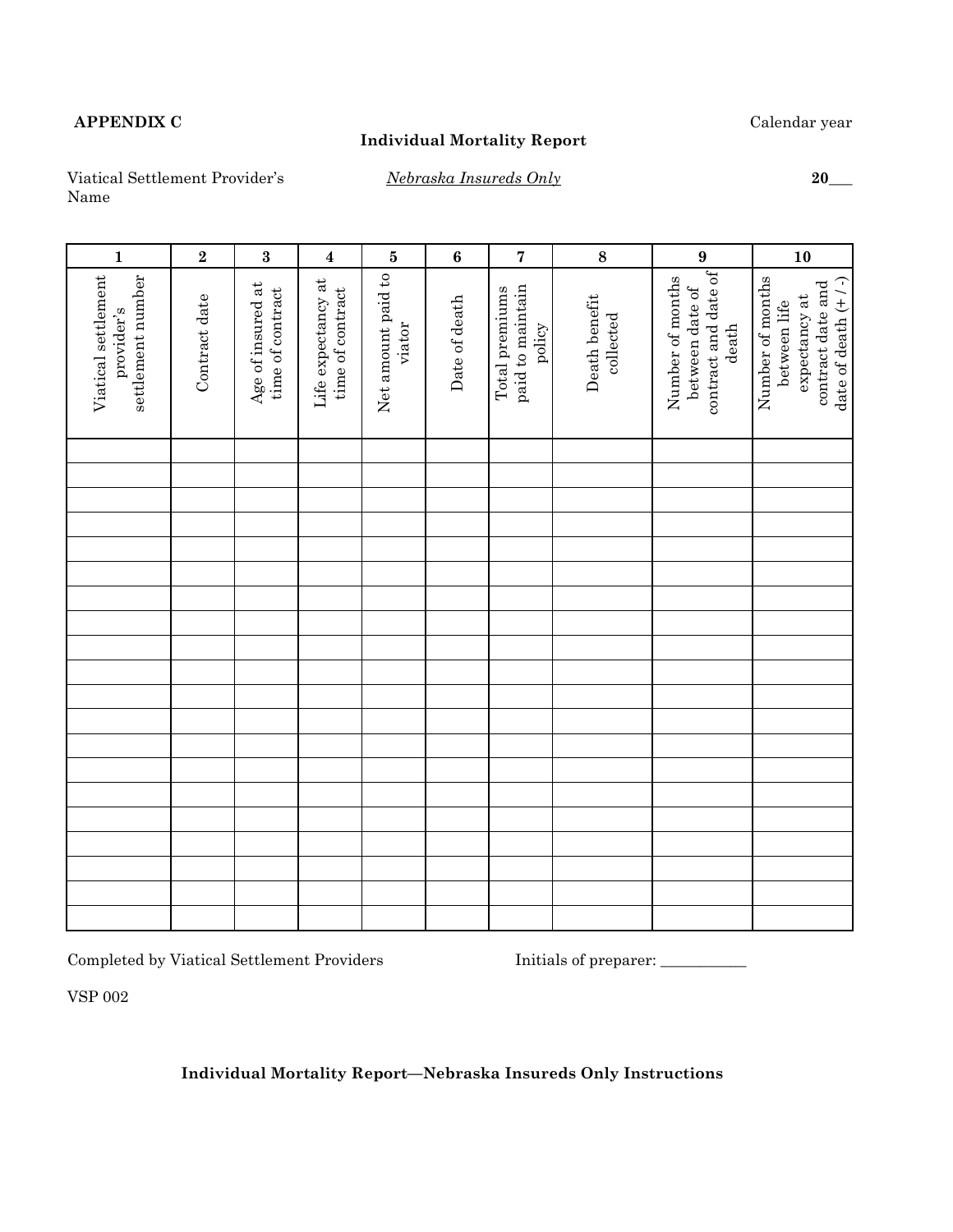- 1. List the settlement number, case number, or unique identifying number used to identify the specific viatical settlement transaction.
- 2. List the date of the viatical settlement contract.
- 3. List the age of the insured at the time of the contract.

4. List the life expectancy (in months) of the insured individual at the time of the viatical settlement contract. For first to die policies, use the shortest life expectancy of the two lives. For second to die policies, use the longest life expectancy of the two lives.

- 5. List the "Net" amount paid to the viator.
- 6. Indicate the insured's date of death. For first to die policies, use the date of the first insured's death. For second to die policies, use the date of the last insured's death.
- 7. List the total amount of premiums (in dollars) required to be paid to the insurer to maintain the policy from the date of viatication to the date of death.
- 8. List the total death benefit collected from the insurer.
- 9. List the number of months between the date of contract and the insured's date of death.
- 10. List the number of months between the life expectancy of the insured at the time of contract and the insured's date of death. This should be noted as a plus (+) figure if the insured died after the estimated life expectancy or a minus (-) if the insured died prior to the estimated life expectancy.

VSP 002 Instructions Initials of preparer: